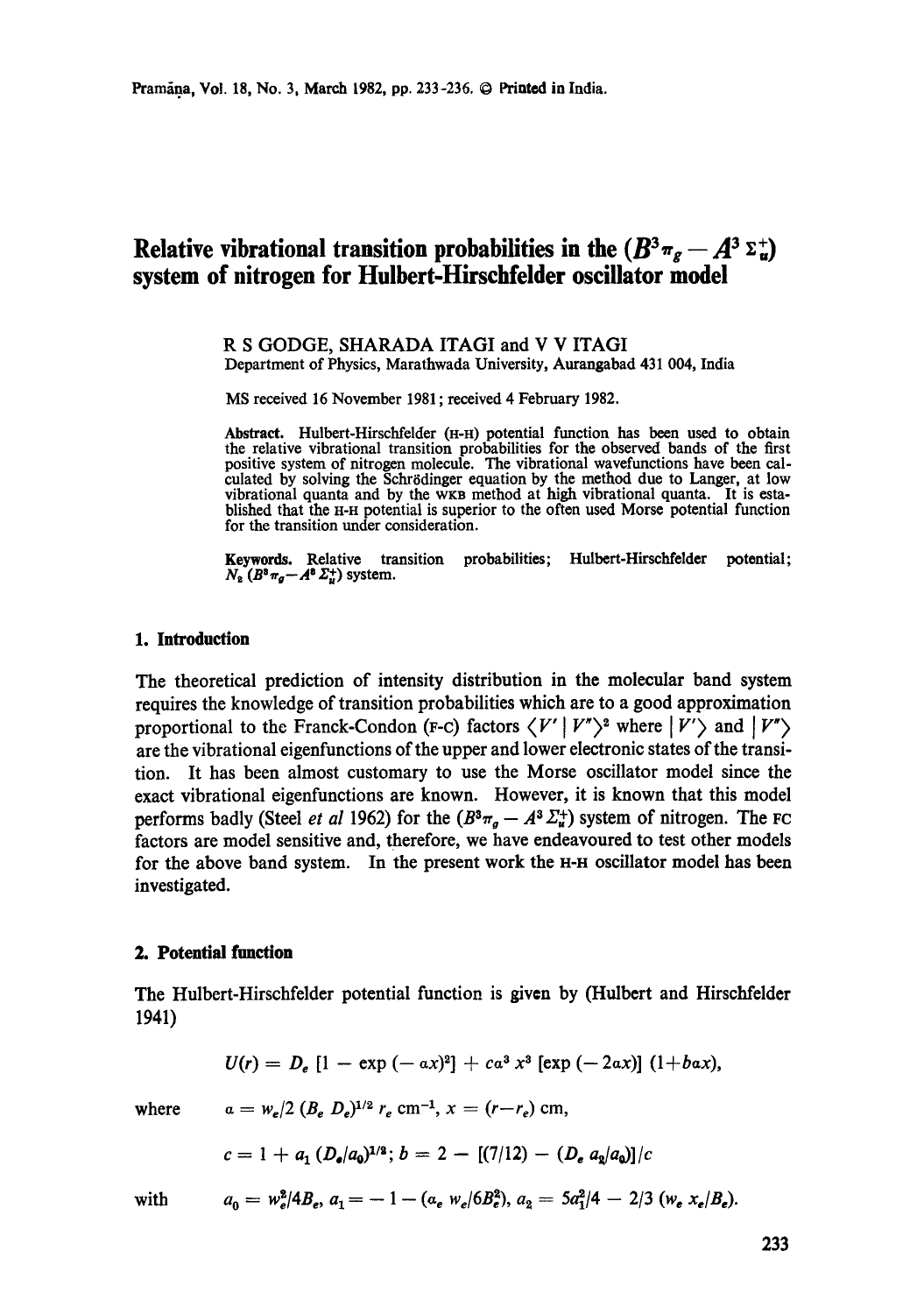The other undefined symbols have their usual meanings (Herzberg 1950). The turning point values for this potential have been calculated using the spectroscopic constants given by Herzberg (1950) and the results are given in tables 1a and 1b.

# **3. Calculation of FC factors**

At low quantum numbers the normalised cigenfunctions have been obtained using the method due to Langcr as adopted by Tawde and Itagi (1967). At high quantum numbers the wkB method (Wu 1952) was used. Near the turning points (singular points for the WKB approximation) the linear approximation due to Langer (1937) was used. These solutions are given in terms of Bessel functions of the order  $\pm 1/3$ with both real and imaginary arguments and the values are taken from NBS monograph (1948). The method due to Langer and the WKB approximation are complimentary to each other and hence all the wavefunctions are expected to be more reliable. The overlap integrals were computed by numerical integration. The results have been recorded in table 2. The values obtained using the Morse oscillator model (Jarmain and Nicholls 1952) have also been recorded for comparison.

| Table 1a. |  | Turning points for Hulbert-Hirschfelder potential $B^3\pi_g$ . |  |
|-----------|--|----------------------------------------------------------------|--|
|-----------|--|----------------------------------------------------------------|--|

| Ð  | rĀ<br>minimum      | r Å<br>maximum |  |  |
|----|--------------------|----------------|--|--|
| 2  | 1.109.             | 1.349,         |  |  |
| 3  | 1.094              | 1.379.         |  |  |
| 4  | 1.081              | 1.407.         |  |  |
| 5  | 1.069              | 1.433.         |  |  |
| 6  | 1.060 <sub>5</sub> | 1.458.         |  |  |
| 7  | 1.051 <sub>s</sub> | $1 - 482.$     |  |  |
| 8  | 1.043 <sub>5</sub> | 1.506          |  |  |
| 9  | 1.036              | 1.529.         |  |  |
| 10 | 1.029.             | 1.552.         |  |  |
| 11 | 1.023 <sub>e</sub> | 1.575.         |  |  |
| 12 | 1.018.             | 1.597.         |  |  |

**Table 1b.** Turning points for Hulbert-Hirschfelder potential  $A^2 \Sigma_u^+$ .

| minimum            | r Å<br>maximum       |  |  |
|--------------------|----------------------|--|--|
| 1.178              | $1.440$ <sub>s</sub> |  |  |
| 1.160,             | $1.472$ <sub>9</sub> |  |  |
| 1.144              | 1.502 <sub>5</sub>   |  |  |
| 1.131 <sub>6</sub> | 1.530 <sub>3</sub>   |  |  |
| 1.119.             | 1.557.               |  |  |
| 1.099 <sub>5</sub> | 1.583                |  |  |
| 1.099 <sub>s</sub> | 1.608,               |  |  |
|                    |                      |  |  |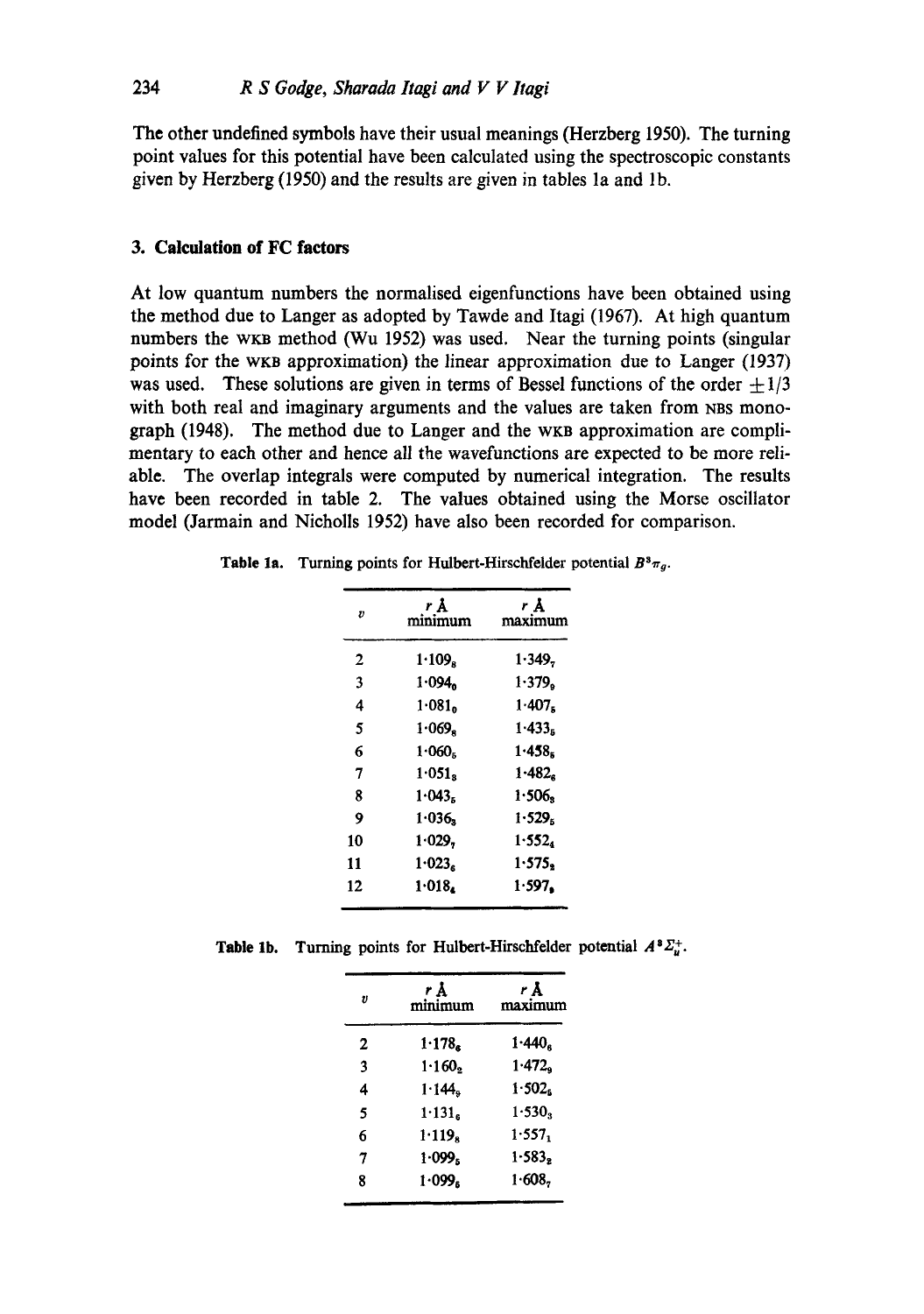Table 2. Comparison of theoretical and experimental transition probabilities for the observed bands of the first positive system of  $N_a$ .

| $v^{\prime}$            | $v^\bullet$<br>$\bf{0}$           | $\mathbf{1}$                  | $\mathbf{2}$              | 3                             | 4                                 | 5                             | $\boldsymbol{6}$                  | $\overline{7}$                | 8                                 |
|-------------------------|-----------------------------------|-------------------------------|---------------------------|-------------------------------|-----------------------------------|-------------------------------|-----------------------------------|-------------------------------|-----------------------------------|
| 0                       | 1.000<br>1.000<br>(1.000)         | 9.050<br>0.957<br>(0.829)     | 0.559<br>0.530<br>(0.624) |                               |                                   |                               |                                   |                               |                                   |
| $\mathbf{1}$            | $1 - 000$<br>$1 - 000$<br>(1.000) |                               | 0.254<br>0.323<br>(0.655) | 0.436<br>0.473<br>(0.860)     | 0.364<br>0.357<br>(1.109)         |                               |                                   |                               |                                   |
| $\overline{\mathbf{c}}$ | 0.943<br>0.821<br>(0.516)         | 1.000<br>1.000<br>(1.000)     | 0.533<br>0.432<br>(0.412) | 0.009<br>0.952<br>(0.357)     | 0.349<br>0.546<br>(0.836)         | 0.594<br>0.694<br>(1.139)     |                                   |                               |                                   |
| 3                       | 0.166<br>0.159<br>(0.139)         | 1.000<br>$1 - 000$<br>(1.000) | 0.129<br>0.201<br>(0.586) | 0.535<br>0.550<br>(0.842)     | 0.103<br>0.038<br>(0.568)         | 0.030<br>0.142<br>(0.967)     | 0.229<br>0.394<br>(2.044)         |                               |                                   |
| 4                       |                                   | 0.491<br>0.409<br>(0.257)     | 1.000<br>1.000<br>(1.000) | 0.003<br>$0 - 003$<br>(0.167) | 0.414<br>0.503<br>(0.721)         |                               |                                   |                               |                                   |
| 5                       |                                   | 0.147<br>0.087<br>(0.058)     | 1.141<br>0.904<br>(0.579) | 1.000<br>1:000<br>(1.000)     |                                   | 0.239<br>0.372<br>(0.737)     |                                   |                               |                                   |
| 6                       |                                   | 0.012<br>0.008<br>(0.012)     | 0.228<br>0.220<br>(0.146) | 1.000<br>1.000<br>(1.000)     | 0.320<br>0.576<br>(0.961)         | 0.413<br>0.263<br>(0.524)     |                                   |                               |                                   |
| 7                       |                                   |                               | 0.030<br>0.019<br>(0.018) | 0.383<br>0.291<br>(0.220)     | $1 - 000$<br>$1 - 000$<br>(1.000) | 0.074<br>0.254<br>(0.451)     | 0.476<br>0.354<br>(0.681)         |                               |                                   |
| 8                       |                                   |                               |                           | 0.075<br>0.033<br>(0.043)     | 0.671<br>0.444<br>(0.343)         | $1 - 000$<br>1.000<br>(1.000) |                                   |                               |                                   |
| 9                       |                                   |                               |                           |                               | 0.186<br>0.059<br>(0.067)         | 1.069<br>0.539<br>(0.500)     | $1 - 000$<br>$1 - 000$<br>(1.000) |                               |                                   |
| 10                      |                                   |                               |                           |                               |                                   | 0.415<br>0.139<br>(0.109)     | 1.754<br>0.885<br>(0.727)         | 1.000<br>$1 - 000$<br>(1.000) |                                   |
| 11                      |                                   |                               |                           |                               |                                   |                               | 0.315<br>0.118<br>(0.174)         | $1 - 000$<br>1.000<br>(1.000) | 0.220<br>0.786<br>(0.870)         |
| 12                      |                                   |                               |                           |                               |                                   |                               |                                   | 0.434<br>0.219<br>(0.222)     | $1 - 000$<br>$1 - 000$<br>(1.000) |

Note: The experimental values given in parentheses are scaled such that the value for the intense band of each  $v^*$ -progression is equal to one.

1st value is Morse  $q_{v/v}$ .

2nd value is Hulbert-Hirschfelder  $q_{v'w''}$ .

Bracketted values:  $R^*_{v'vv}$  -Experimental T.Ps. (Turner and Nicholls 1954).